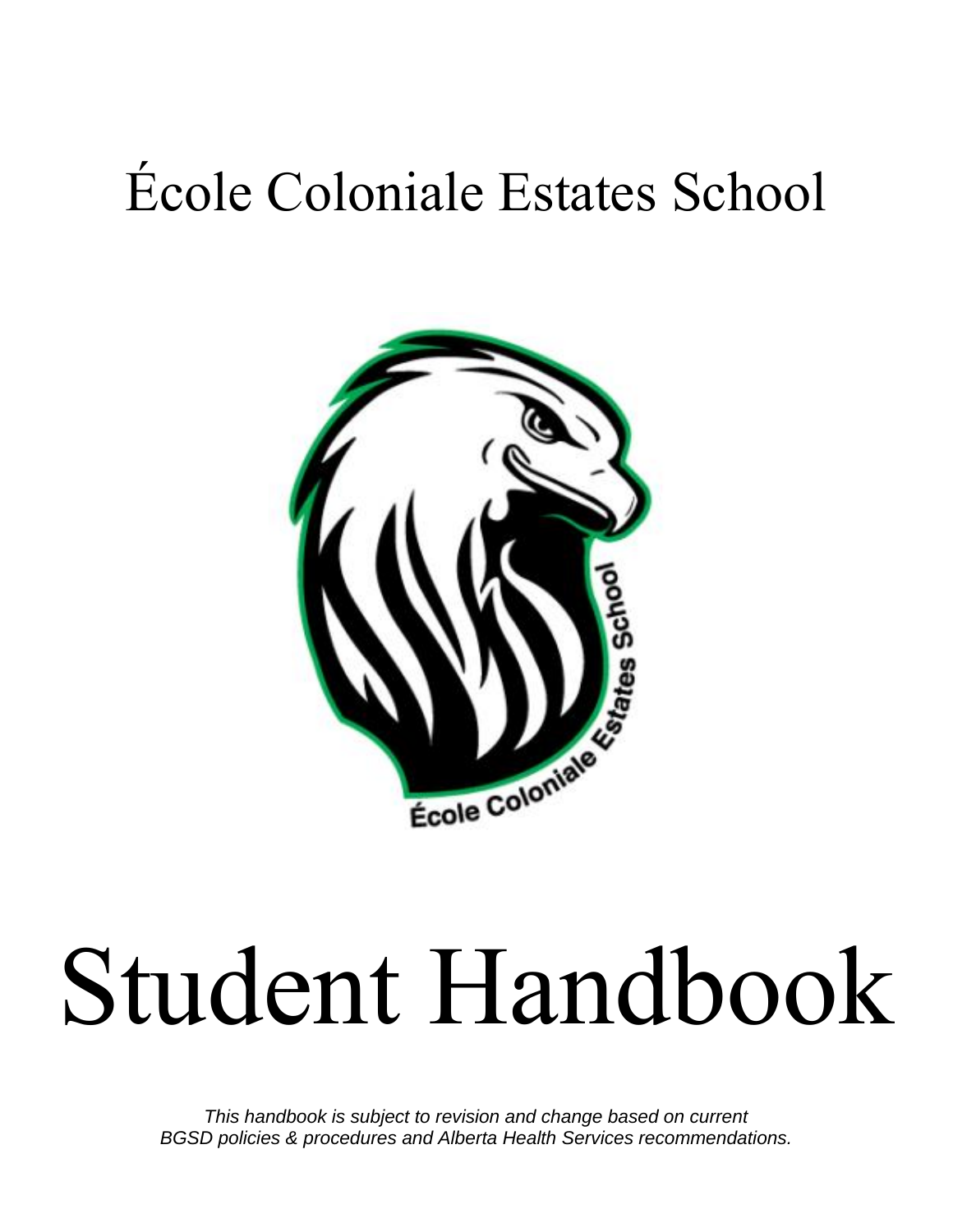# **WELCOME FROM THE PRINCIPAL**

Attending school in Kindergarten - Grade 6 can be challenging, rewarding and fun. One of the goals we have for our students is that they will develop the skills and attributes necessary for them to be the kind of people we would want to "move next door" to us. In other words, good neighbours. Another goal is to help students gain a well-rounded education combining academics, fine arts, physical activity and the opportunity to explore a variety of areas of interest. This year we will continue to place special emphasis on character education and environmental awareness. The staff from École Coloniale Estates School welcomes you and your parents. Bienvenue à une nouvelle année scolaire!

Dr. Matthew Kierstead

# **CORE PURPOSE**

At ÉCES, we strive to inspire success through excellence and perseverance. We recognize that our students come from diverse backgrounds and are contributing members of an evolving global society. We encourage responsibility, engagement, and inquiry in students as they connect with others, the curricula, and the world around them.

# **CORE GOAL**

Staff, students, and families collaborate to establish an innovative learning community to prepare our children for their futures.

# **SHARED VALUES FOR A SHARED FUTURE AT ÉCOLE COLONIALE ESTATES SCHOOL**

"Let Our Actions Speak Louder than Words"

#### **Integrity...**

Let our actions demonstrate complete honesty.

#### **Respect...**

Let our actions value the rights and opinions of others.

#### **Support...**

Let our actions lend Strength, Encouragement and Compassion to others.

#### **Success...**

Let our actions applaud every accomplishment - Big or Small.

#### **Inspiration...**

Let our actions communicate enthusiasm for creative thought.

#### **Community...**

Let our actions celebrate our differences and foster a sense of belonging.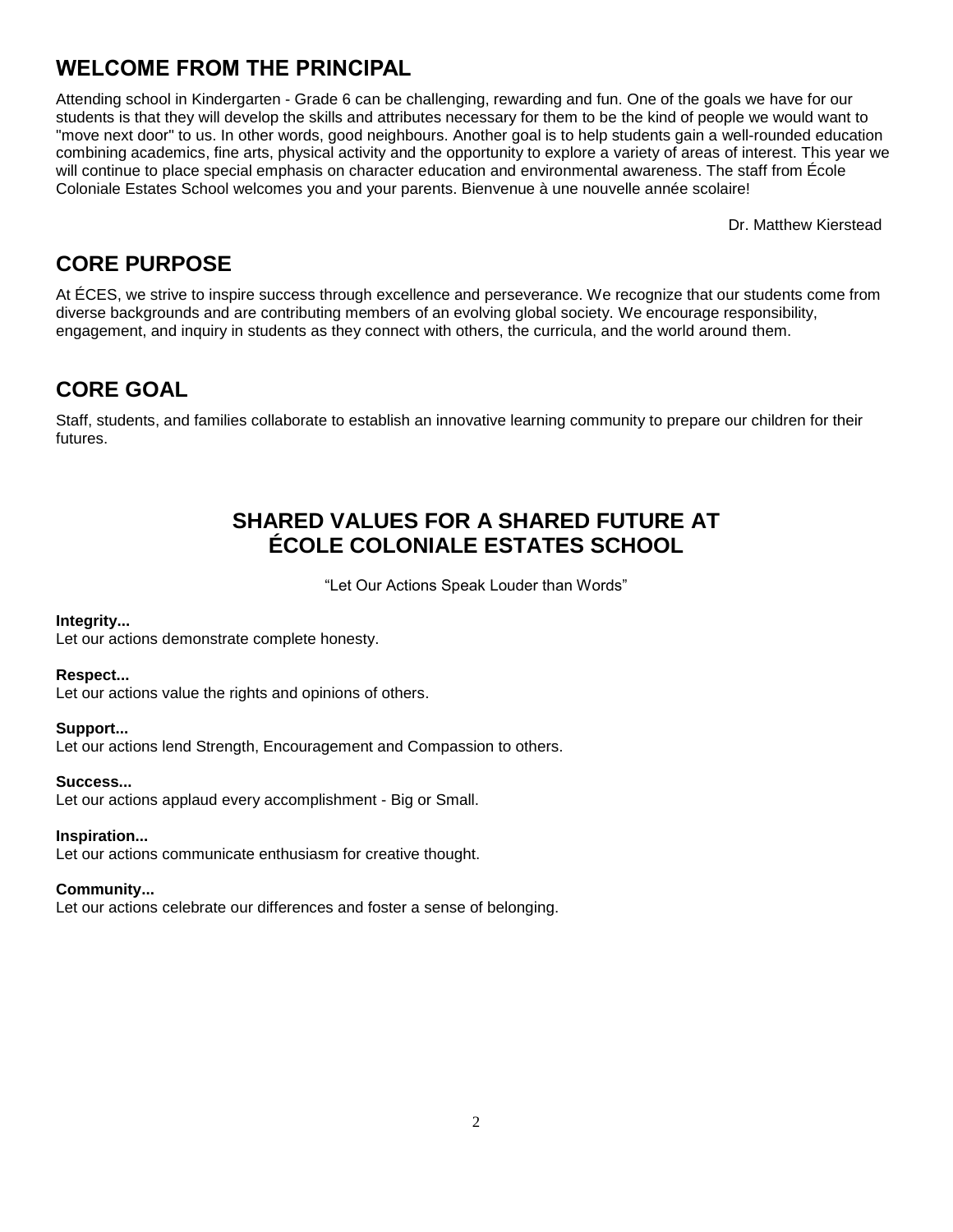#### **BELL SCHEDULE**

#### **Grades 1-6**

| 8:00 AM   | Office Opens                        |
|-----------|-------------------------------------|
| 8:20 AM   | <b>Students Enter</b>               |
| 8:25 AM   | Attendance, O Canada, Classes Start |
| 8:30 AM   | Period 1                            |
| $9:10$ AM | Period 2                            |
| $9:50$ AM | Period 3                            |
| 10:30 AM  | Recess                              |
| 10:45 AM  | Period 4                            |
| 11:25 AM  | Period 5                            |
| 12:05 PM  | Lunch Recess                        |
| 12:32 PM  | Lunch                               |
| $1:00$ PM | Period 6                            |
| 1:40 PM   | Period 7                            |
| $2:20$ PM | Period 8                            |
| 3:00 PM   | Dismissal                           |

*\* Early Dismissal @ 2:15 PM (1st Wednesday of every month, except September)*

#### **Kindergarten**

8:20-11:10 AM Morning Class 12:00-2:50 PM Afternoon Class

*\* No Kindergarten (1st Wednesday of every month, except September)*

#### **HOMEWORK**

Homework is assigned at the teacher's discretion. Students and their parents are encouraged to review PowerSchool on a regular basis.

# **DRESS CODE**

School is the students' current profession. As a result, students are expected to dress appropriately for their profession. Students should not wear their hats or hoodies on their heads in school, or their coats/ jackets to class. Clothing should not display language, pictures or graphics which are offensive, crude, obscene, sexual, or which promote alcohol or drug use. Students should wear their clothing in such a way that their stomachs, underwear or bra is not exposed; shorts should, at a minimum, go down to at least their fingertips.

#### **SHOES**

Shoes must be worn indoors and be non-marking. Dirty/wet footwear must be removed when entering the school. P.E. footwear must be appropriate to the activity.

# **GYM CLOTHING**

Students are expected to bring a change of clothes (shorts and shirt) for use in their Physical Education classes. Gym clothes should be taken home weekly for cleaning. For safety reasons, students should not wear jewellery or watches during P.E. activities. Valuables should not be taken to their P.E. class.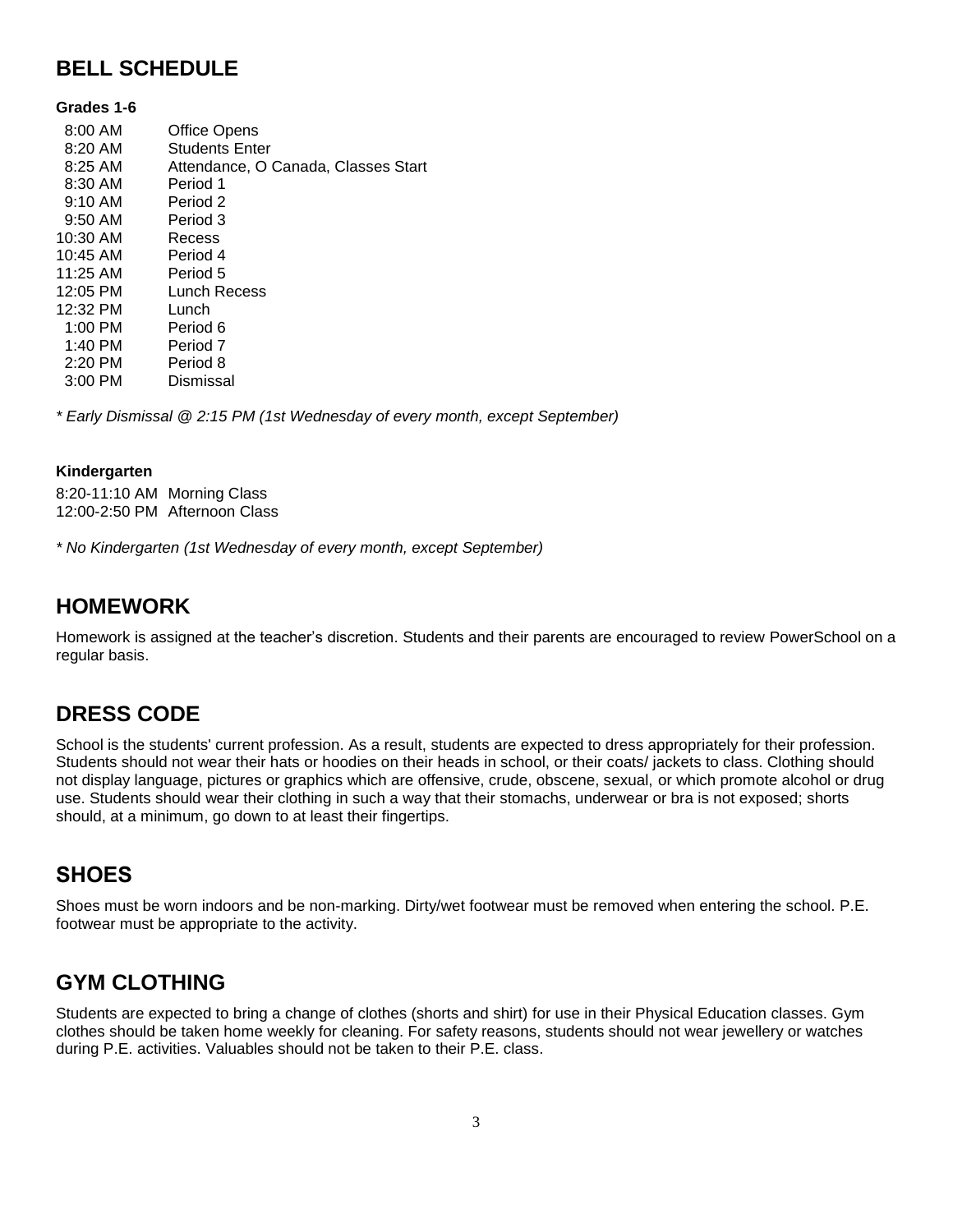# **COLONIALE CELEBRATION OF ACHIEVEMENT**

Coloniale is a place where we as a community all belong. We all contribute to our community and make it a better place by our contributions. It is a place where students feel safe to grow and explore new opportunities and challenges, where they are accepted for their best efforts.

At Coloniale, we want our students to develop habits of mind that identify school and learning as a pursuit all its own. We want all students to feel valued as both individuals and as part of the community.

- Self-efficacy That each child values their particular set of strengths. Children exhibit determination and perseverance to overcome obstacles that would interfere with achieving their goals.
- Emotional The satisfaction of challenge and growth is personally rewarding.
- School Culture We all play a part in our inclusive school community making Coloniale a great place.

In recognition of all students' efforts throughout the year students are recognized in their classrooms, groups, clubs and teams and at assemblies.

# **ASSEMBLIES**

**School Wide Assemblies** are held throughout the year. During assemblies, students are recognized for their achievements in many aspects of school and community life. There are also guest speakers, cultural events, and special presentations.

# **EVALUATION AND REPORTING OF STUDENT ACHIEVEMENT**

Student progress is measured on an on-going basis by way of teacher tests, standardized tests, assignments, homework, in-class participation, anecdotal records and examples of student work. Progress is formally reported two times over the year. There are two formal opportunities for parent/teacher conferences. The conferences are typically held in November and March. Parents are encouraged to contact teachers at any time during the school year to discuss their child's progress.

**[ECES Assessment Plan](https://eces.blackgold.ca/about/assessment-plan/)** 

# **FRENCH IMMERSION**

French Immersion may be described as a school program in which students receive most of their instruction in French from a teacher who speaks French fluently. Designed specifically for children whose first language is not French, this program enables students to become functionally bilingual. Curriculum guidelines ensure that immersion programs meet the same general objectives as English language programs. An important key to success is a positive attitude in the home toward the language and the program. Parents are encouraged to visit the Canadian Parents for French website at [www.cpf.ca](http://www.cpf.ca/) for valuable information and support. **Parental support and encouragement are major contributors to a child's success in both French Immersion and English programs.**

# **SAFETY AT SCHOOL**

**Absences and Safety Phone (780-929-5904–24hrs/day)** Parents of students who are unaccounted for are phoned. Parents are requested to phone the school ahead of time if they know their child will be away or late. This also helps to prevent the parent from being interrupted at work or at home.

**Supervision** is provided before school beginning at 8:05 am, during breaks including lunch, recesses, and for ten minutes after school.

**Emergency Drills** occur throughout the year. These include practice for severe weather, lock-down, and fire drills/emergency evacuation.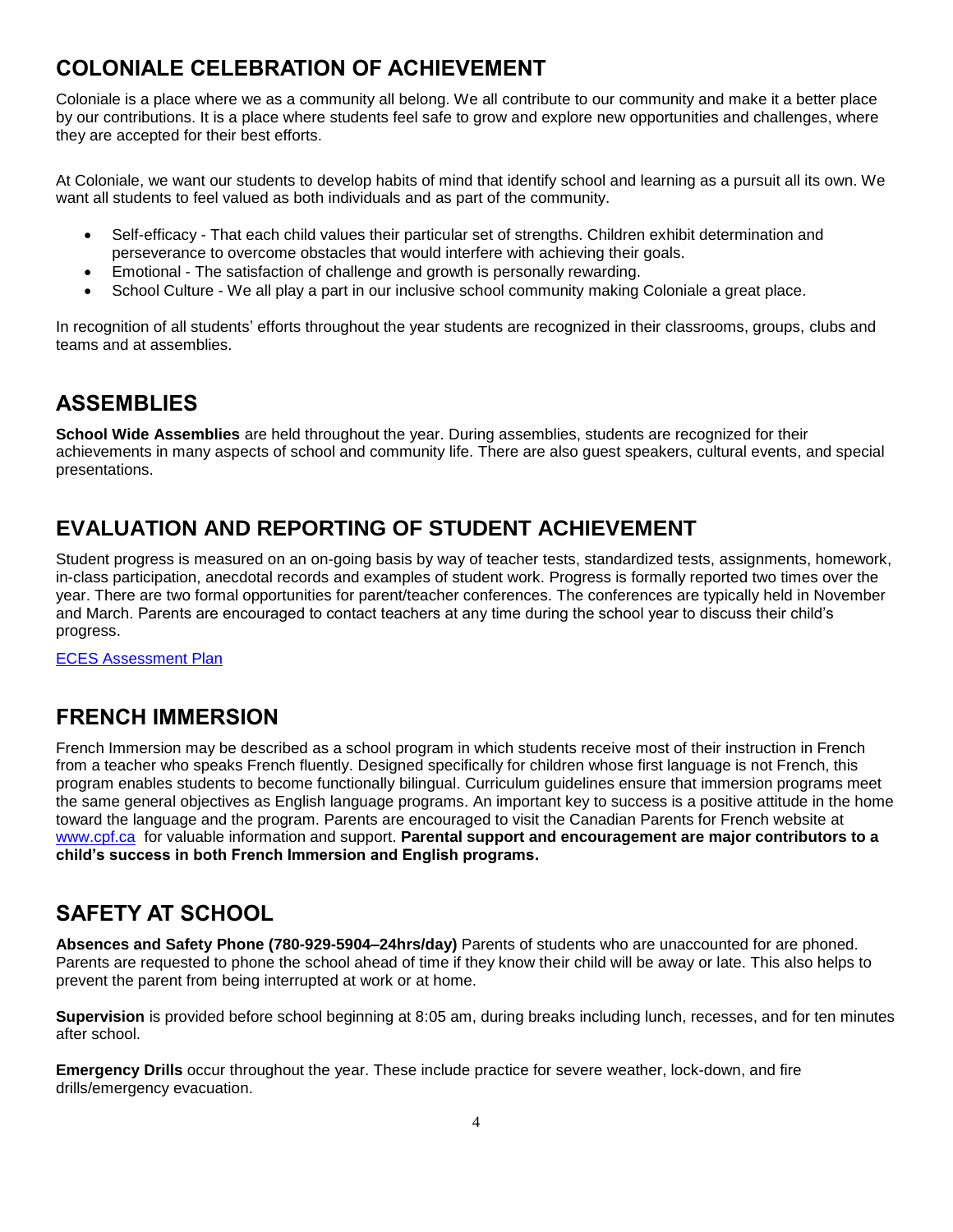**Students Leaving School Before Dismissal:** Parents are asked to come to the office and sign out their child when picking up their child during school hours.

**Visitors & Parents Report to the Office:** Individuals who are not staff members or students of École Coloniale Estates School are required to report to the office to sign the Visitor Log. This includes parents, guests, and volunteers.

**Security Cameras** are located at various locations. Security cameras are only viewed if an incident occurs and only by a staff member.

**Bad Weather - Bus and School Closures:** Black Gold School Division makes a decision by 6:00 a.m. If it is possible, a message will also be placed on the after-hours line for Black Gold School Division at 780-955-6025. Bus cancellations will be posted on the Black Gold website [\(www.blackgold.ca\)](https://www.blackgold.ca/). Automated notifications will be sent out to parents of bus students informing them of the cancellation as well.

**Indoor Recess:** The administration will decide between indoor and outdoor recesses when the weather drops to -20C including the wind chill.

**Recess:** Students are required to stay on school property and within the identified boundaries.

#### **ATTENDANCE POLICY**

School administration will perform a year-to-date and a monthly check of students' attendance at the end of each month. This will identify any students who are experiencing higher rates of absences/lates. Should there be concern the school administration will contact parents. All students who are late, must report to the office. Note: a late student will be given a "Welcome Slip" with the arrival time indicated before going to class.

#### **FIELD TRIPS**

Field trips are beneficial for a variety of educationally sound reasons. The teacher sponsoring the field trip will inform the parents of the details. Consent is then made by the parent once the Field Trip form is completed on PowerSchool. It is our school policy to use busses whenever feasible. In some cases, teachers may choose to ask parents to drive. Parents who drive on a field trip have to meet certain requirements including driver's license, insurance and authorization from the principal. For more information and for the necessary forms, please contact the office. Students must have forms completed prior to participating in field trips.

To access Field Trip forms, please log into your Parent PowerSchool Account. Choose the student's name in the top left hand corner. Then select Student Fees and Forms in the Navigation pane on the left hand side. Forms will be available at the bottom of the page for you to complete.

#### **COUNSELLING INFORMATION**

We strive to provide support for students who are experiencing emotional, social, or behavioural challenges in the school setting. The counsellor often initiates referrals to community counsellors and related agencies such as FSLW (Family Student Liaison Worker) and/or FCSS (Family Community Support Services). Students can request counselling or can be referred to the counsellor by their teacher or parent.

# **SCHOOL CONDUCT POLICY**

**Students** - From Section 12 of the Government of Alberta School Act

A student shall conduct himself or herself so as to reasonably comply with the following code of conduct:

- (a) be diligent in pursuing the student's studies;
- (b) attend school regularly and punctually;
- (c) co-operate fully with everyone authorized by the board to provide education programs and other services;
- (d) comply with the rules of the school;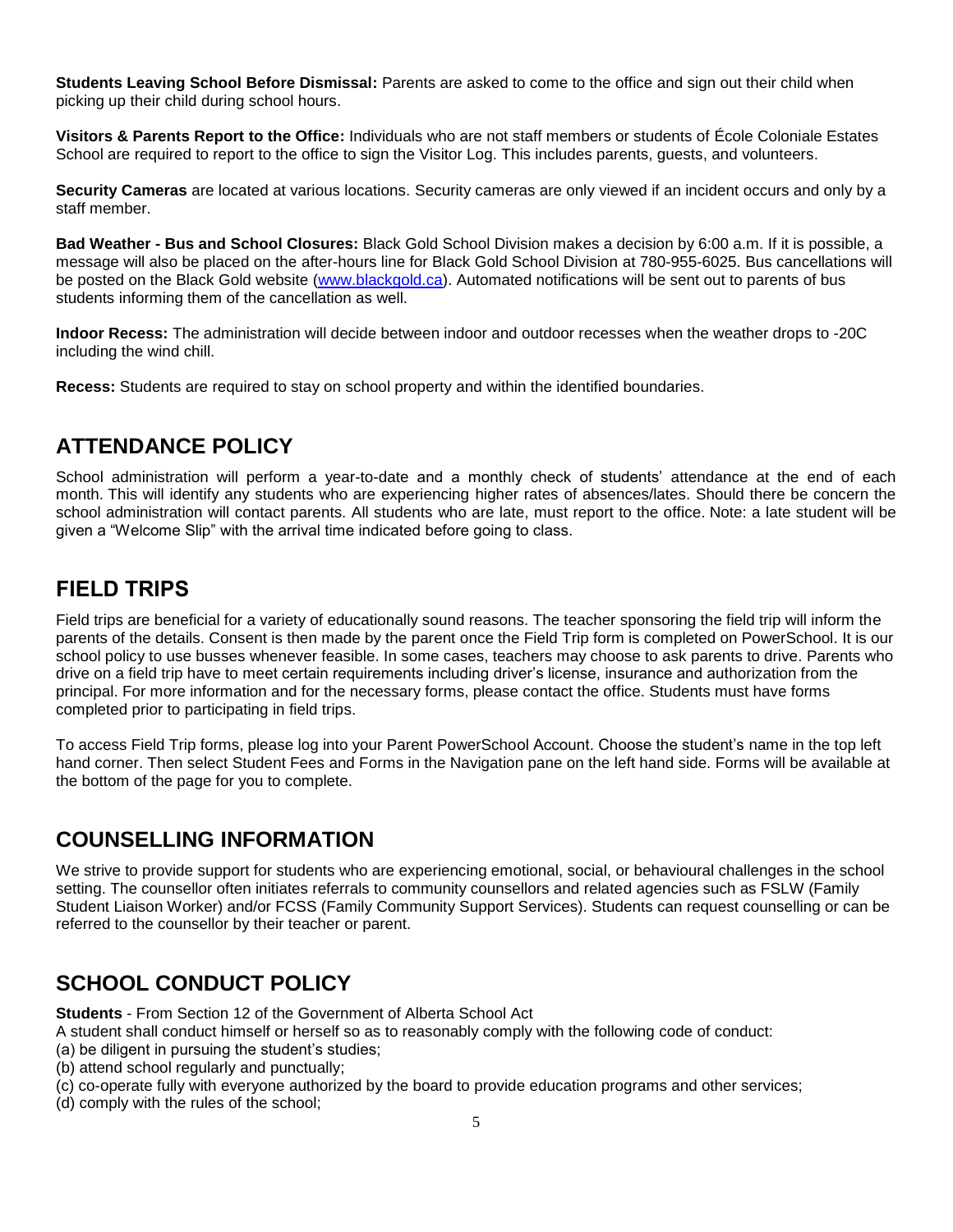(e) account to the student's teachers for the student's conduct;

(f) respect the rights of others;

(g) ensure that the student's conduct contributes to a welcoming, caring, respectful and safe learning environment that respects diversity and fosters a sense of belonging;

(h) refrain from, report and not tolerate bullying or bullying behaviour directed toward others in the school, whether or not it occurs within the school building, during the school day or by electronic means;

(i) positively contribute to the student's school and community.

**Parents** - From Section 16.2 of the Government of Alberta School Act

A parent of a student has the responsibility

(a) to take an active role in the student's educational success, including assisting the student in complying with section 12 of the School Act,

(b) to ensure that the parent's conduct contributes to a welcoming, caring, respectful and safe learning environment,

(c) to co-operate and collaborate with school staff to support the delivery of specialized supports and services to the student,

(d) to encourage, foster and advance collaborative, positive and respectful relationships with teachers, principals, other school staff and professionals providing supports and services in the school, and

(e) to engage in the student's school community

#### **General Rules for École Coloniale Estates School:**

- Students are prohibited from having in their possession: weapons, tobacco products, vaping products, alcoholic beverages, illicit drugs, and drug paraphernalia.
- Activities likely to lead to deliberate or accidental student injury are not allowed. Such activities include, but are not limited to: fighting, play-fighting, pushing, shoving, tripping, kicking, biting, and running in the halls or classrooms.
- Teasing and/or harassment are not allowed. Such activities include, but are not limited to: name calling, knowingly spreading false information, humiliation, and intimidation.
- **Bikes, Skateboards, Rollerblades, Scooters, etc.** These items are not to be used once the student has arrived on school property. The items should either be locked to the bike rack or secured in the fenced compound. These items are not allowed to be used during recesses. Students must wear protective helmets when riding their bikes. It is the law.
- **Cellphones** are only to be used in the classroom, as agreed upon by the teacher. Cellphones are not permitted in any bathroom or change room.

#### **Consequences & Processes for Student Misconduct**

Students are expected to follow the conduct policy. All members of the school are expected to hold true to our school values of Integrity, Respect, Support, Success, Inspiration and Community. Whereas not every scenario can be covered in a conduct policy, we believe that our values are our guiding principles.

Discipline is designed to be corrective of behaviour. In deciding appropriate discipline measures there are a number of factors including age of child, frequency of behaviour, and seriousness of infraction. As such, discipline is tailored for each student. In addition to consequences, counselling is often employed to assist students. The goal is to have students gain the skills and confidence necessary to take responsibility for their actions and make better choices.

#### **LUNCH**

Students are expected to eat in the assigned and supervised rooms. Students are not to eat outside or in the halls for the sake of safety and cleanliness. Good nutritional lunches are beneficial to student growth and learning. The school expects parents to provide balanced nutritional food that is packaged in reusable containers.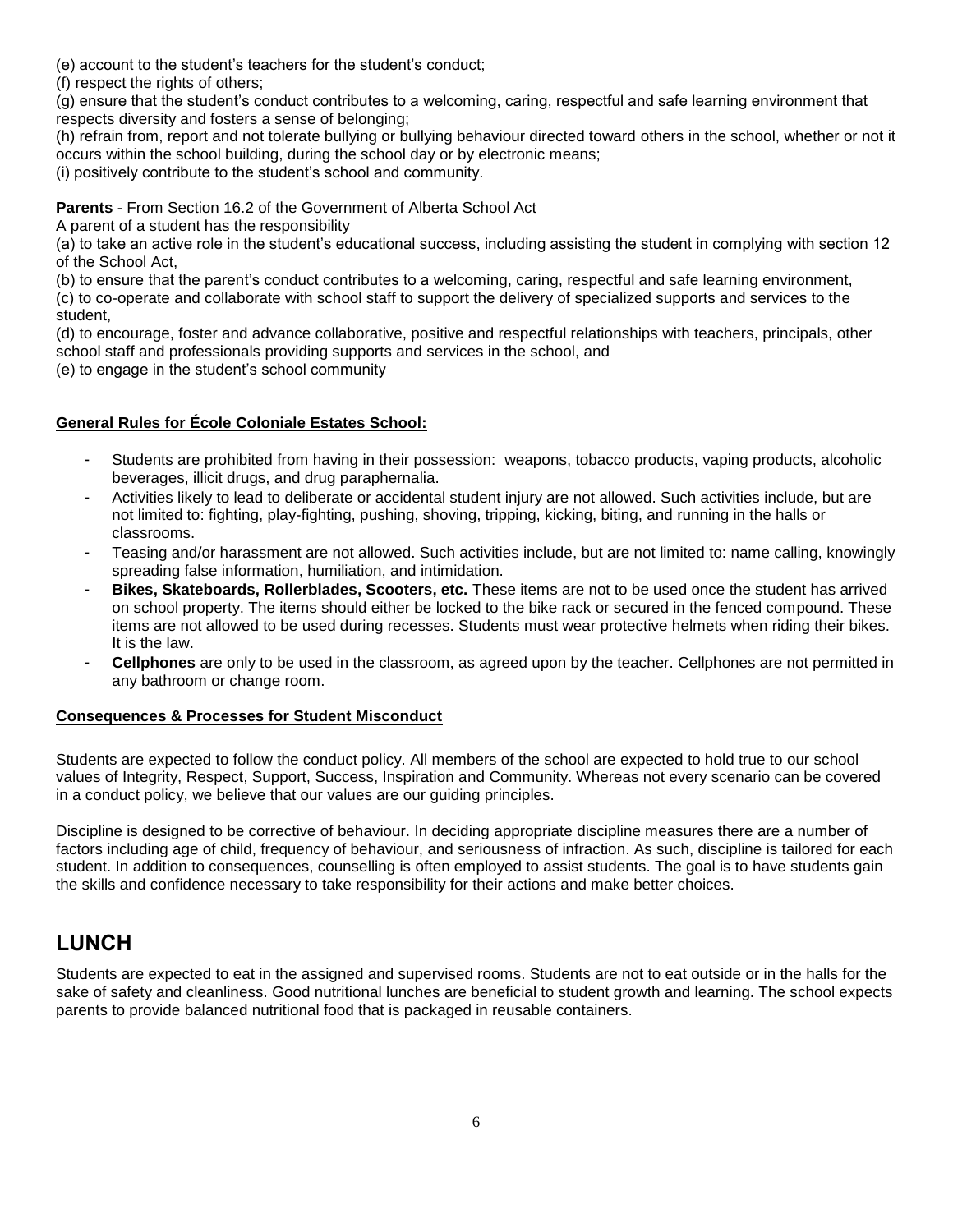# **STUDENT ILLNESS/STUDENT MEDICATION**

It is expected that students who are ill will remain at home. Under ordinary conditions, medication will not be administered by staff. Special arrangements can be made with administration. All medication (including aspirin, etc.) must be provided by the parents in the required dosage in well-labelled containers or receptacles. The medication may be safeguarded by staff, but it is to be self-administered by the child. Forms for the administration of medication are available from the school office and must be filled out prior to the school facilitating the student use of the medication.

# **SCHOOL FEES & PAYMENTS**

**Kindergarten = \$100** (ECS Fee) **Grades 1-6 = \$0**

#### **Fee Payments and Arrangements**

We encourage making payments online through Acorn (online payment program). Parents may call the office to make payment arrangements if necessary. Please be proactive and contact the school if there is a problem with paying fees. School fees are determined by the school board and go toward instructional materials. If you have any questions regarding your fees or need assistance with passwords, etc. please contact the office. Unpaid fees are forwarded to a collection agency.

Payments through Acorn (online payment program) are preferred. If you send money, please follow protocol. Cash should always be sent in a sealed envelope. Write the student's name, homeroom, amount enclosed and purpose on the front of the envelope. Make cheques payable to ÉCES unless otherwise indicated.

#### **EXTRA-CURRICULAR ACTIVITES**

Teachers, support staff and parents may volunteer their time to run an extensive array of extra-curricular activities for the students of our school. We appreciate their efforts and support. Notification of these activities will be announced during school announcements and posted on the Announcements tab of our website and included in newsletters.

# **RECYCLING PROGRAM**

École Coloniale Estates School is an environmentally friendly school. Everyone is encouraged to recycle and reuse all possible materials. Every room is provided with containers in which students can place items to be recycled or reused. Once a week, the recycling is collected, sorted and then delivered to a recycling depot. Our thanks to all who participate in this program - we all benefit!

# **SCHOOL COUNCIL**

The École Coloniale Estates School Council is a team of parents who volunteer their time to help out at our school. The School Council provides an avenue for parental input concerning the operation and administration of our school. Our School Council is always looking for help on various committees and projects, thus your support and participation in meetings, committee work, etc. is always welcomed. Please call the school for further information.

#### **HOT LUNCH PROGRAM**

Our School Council sponsors a volunteer run Hot Lunch Program which runs on a regular basis. Order forms are available on-line on the school's website. Please take notice of any special notes on the hot lunch order forms. Many thanks to all the parents who help to make this program a success! Hot Lunch dates are marked on the monthly calendar. Please note that the ÉCES Hot Lunch Program cannot guarantee the quality or accuracy of the food orders.